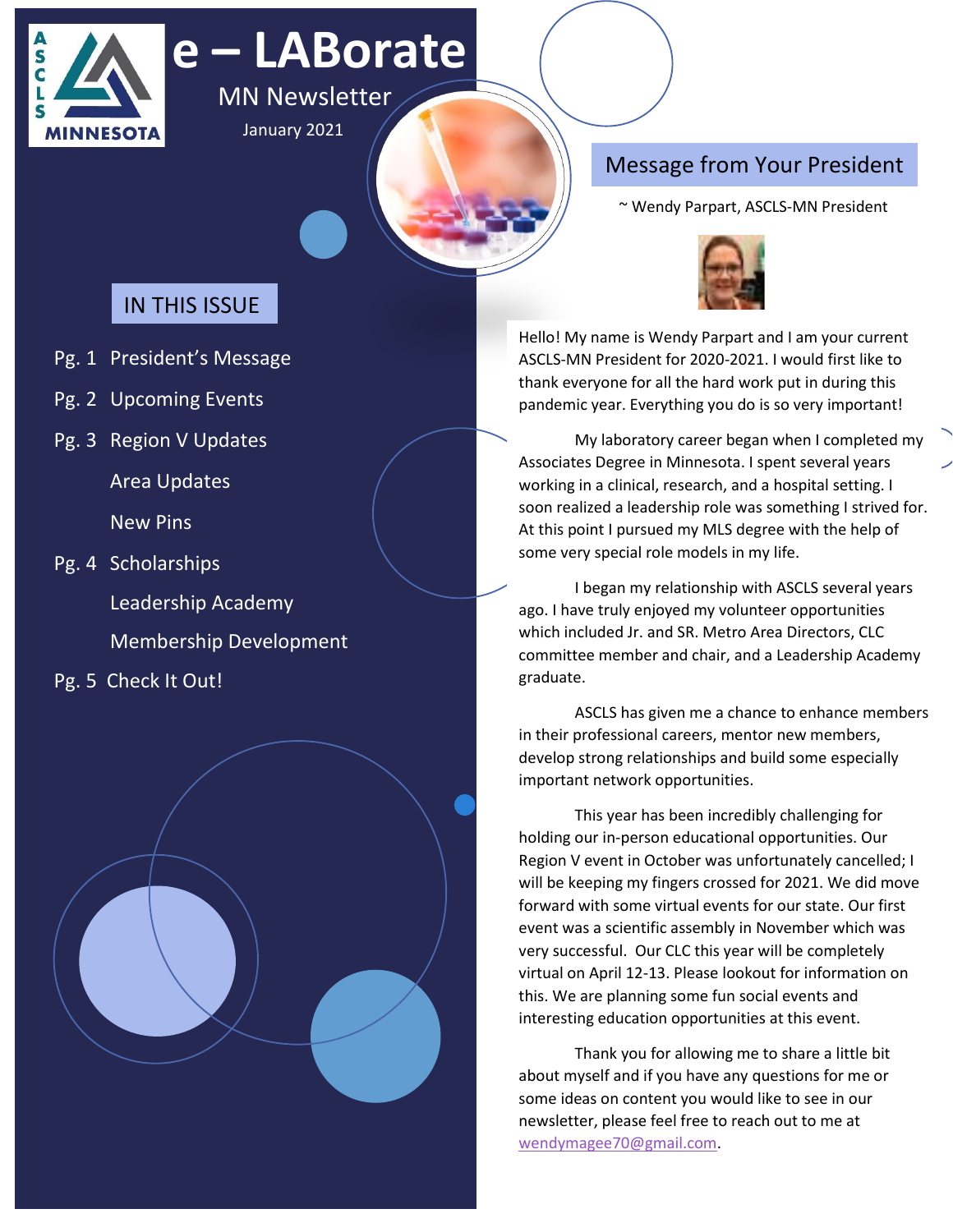# Upcoming Events



#### • **Clinical Laboratory Educators Conference (CLEC)**

*February 25-27, 2021* Held virtually. Registration is currently open.

CLEC is the most impactful annual gathering for faculty, administrators, directors, advisers, and all those in medical laboratory education. Content experts will present a wide range of timely topics, providing you with the knowledge and skills to navigate the evolving landscape for the clinical laboratory education community.

#### • **Legislative Symposium**

*March 15-16, 2021* at the Hilton Alexandria Old Town in Alexandria, VA or to be held virtually

*\*Date subject to change to Fall 2021. Updates to come.* 

Through this ASCLS tradition that originated in 1989, members of CLMA, ASCP, AGT, AMT, NSH, and PAMET-USA meet with their representatives and senators on Capitol Hill as a unified front on behalf of our profession. Each year these leading organizations urge their members and leaders to come to Washington to provide a visible and informed voice, and make our concerns known inside Congress. Topics that were proposed this year during Legislative days included The Laboratory workforce bill, PAMA (Protecting Access to Medicare Act, and Laboratory developed testing.

#### • **Clinical Laboratory Collaborative (CLC)**

*April 12-13, 2021* Held virtually

Registration includes attendance to the live event and access to all the presentations for 30 days afterwards. The event includes 2 keynote speakers and 32 presentations.

### • **6 th Annual Lab Week (Virtual) Run**

#### *April 18-24, 2021*

Race packets go on sale *January 1* with early bird pricing through *February 15*.

The race can be completed anytime during lab week. Participants can walk, run, or bike anywhere (even on a treadmill) to complete the 5K distance (3.1 miles). All proceeds go to grants and scholarships that help medical laboratory professionals attend ASCLS meetings, lobby representatives for the profession, and become future leaders in the field.<https://labweekrun.com/>

#### • **Joint Annual Meeting**

*June 27 – July 1, 2021* at the Omni Louisville Hotel in Louisville, KY

#### • **Region V Symposium**

*October 7-8, 2021* at the Hilton Garden Inn in Sioux Falls, SD

\*Event dates subject to change. Events may update to be held virtually.

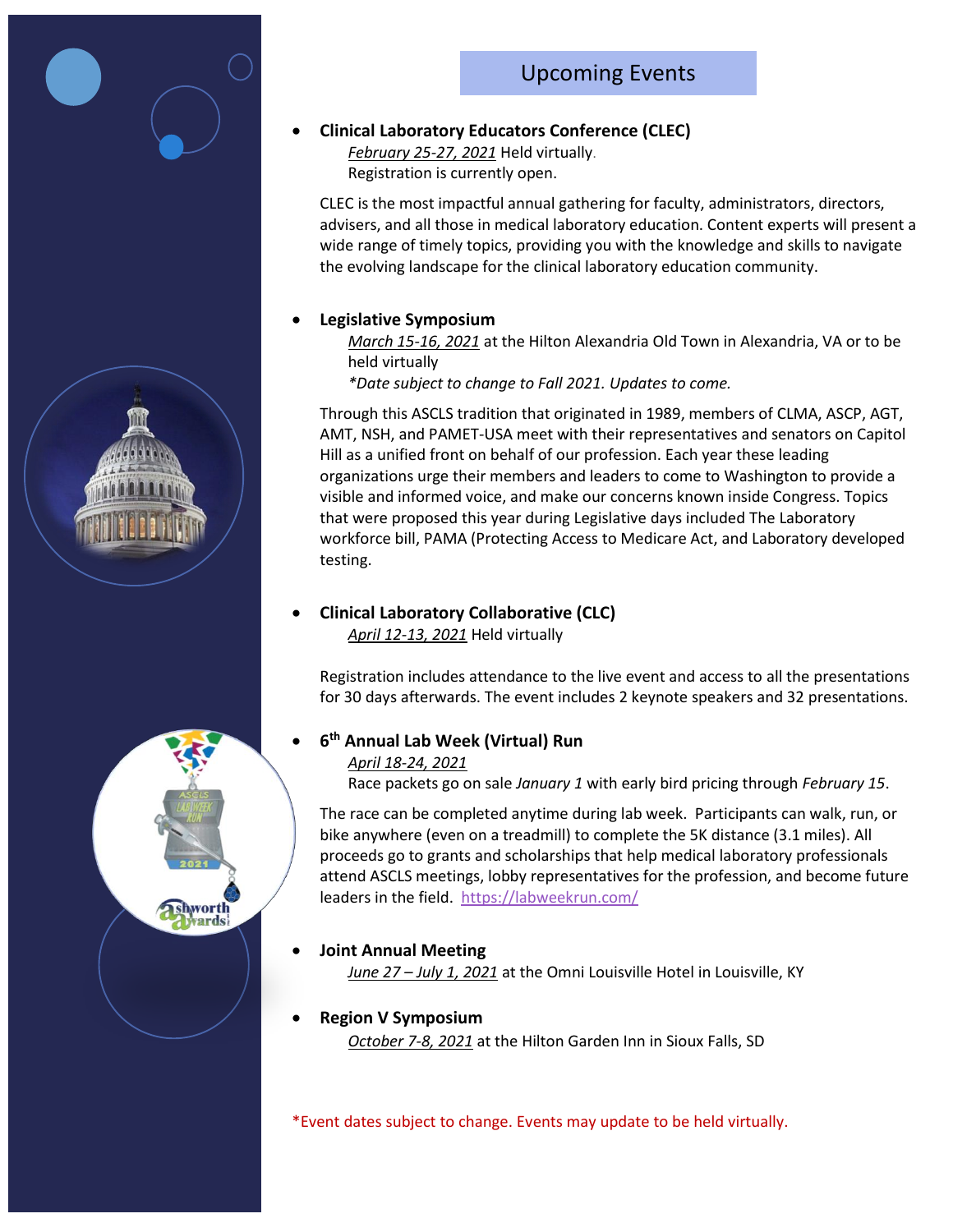







# Region V Update

~Jean Bauer, ASCLS Region V Director

This year Region V has seen the same challenges as the other regions in ASCLS. All of the state meetings were cancelled as well as the Region V Symposium. While the meetings may have gone by the wayside, Region V has been productive. New logos for each state and the region were developed and approved by the Region V Council. Two of the states (Minnesota and Wisconsin), along with the region, also decided to have pins made, which will be available for purchase through the state and region.

At the Joint Annual Meeting in June, Region V retained the trophy for the region with the highest amount of Political Action Committee (PAC) contributions. The PAC raises funds to support those legislators who support the legislation that will have a positive impact on laboratories.

As we head into 2021, our states in Region V are evaluating whether or not to hold in person state meetings. Wisconsin has made the decision to do a 4 day virtual meeting (April 12<sup>th</sup>-15<sup>th</sup> with 6 education sessions in the evenings), while the others are in discussion. Our Region V Symposium is scheduled for October  $7<sup>th</sup>$  and  $8<sup>th</sup>$  in Sioux Falls, SD. At this time we are planning for an in-person meeting, but keeping the option open for a virtual and/or hybrid as well.

Wishing you all well. Cheers for a better and brighter 2021!

# Metro Area Update: Connect with Us

~Galina Dronova, Metro Area Senior Director of Scientific Assembly

Perhaps the last thought in our minds this year is obtaining CE credits for certification. Yet here we are having just completed our first virtual Scientific Assembly! Three fantastic speakers spent a Thursday evening on Oct 29<sup>th</sup> educating their audience on transfusion reaction case studies and EVALI (E-cigarette and vaping associated lung injury).

Planning a virtual event is uncharted territory for the Minnesota ASCLS chapter. We prepared the participants through registration emails and save the date flyers. We prepared the speakers by meeting them for a virtual sound check before the event. We promoted through our website and social media. And all the effort was successfully packaged together and delivered with a bow on top, like an early holiday present.

Two main outcomes to reflect on after hosting a virtual event are: How does a virtual event hold up in participation and interest compared to an in-person event? 100% of participants stated that the Zoom format was easy to follow and that they would like to see future virtual events. We are now in the process of applying the data and the lessons learned for future event creation.

The second, and more important outcome is to provide a sense of normalcy for the laboratory professionals. This year has been incredibly isolating and anxiety filled. Having a night where we can take off our masks and come together to learn is therapeutic and arguably necessary. We are never stranded in this battlefield as long as we have each other's empathy and compassion. I can be the first to tell you that all the planning effort is worth it. Please know that this is just the beginning!

Stay tuned. Stay strong.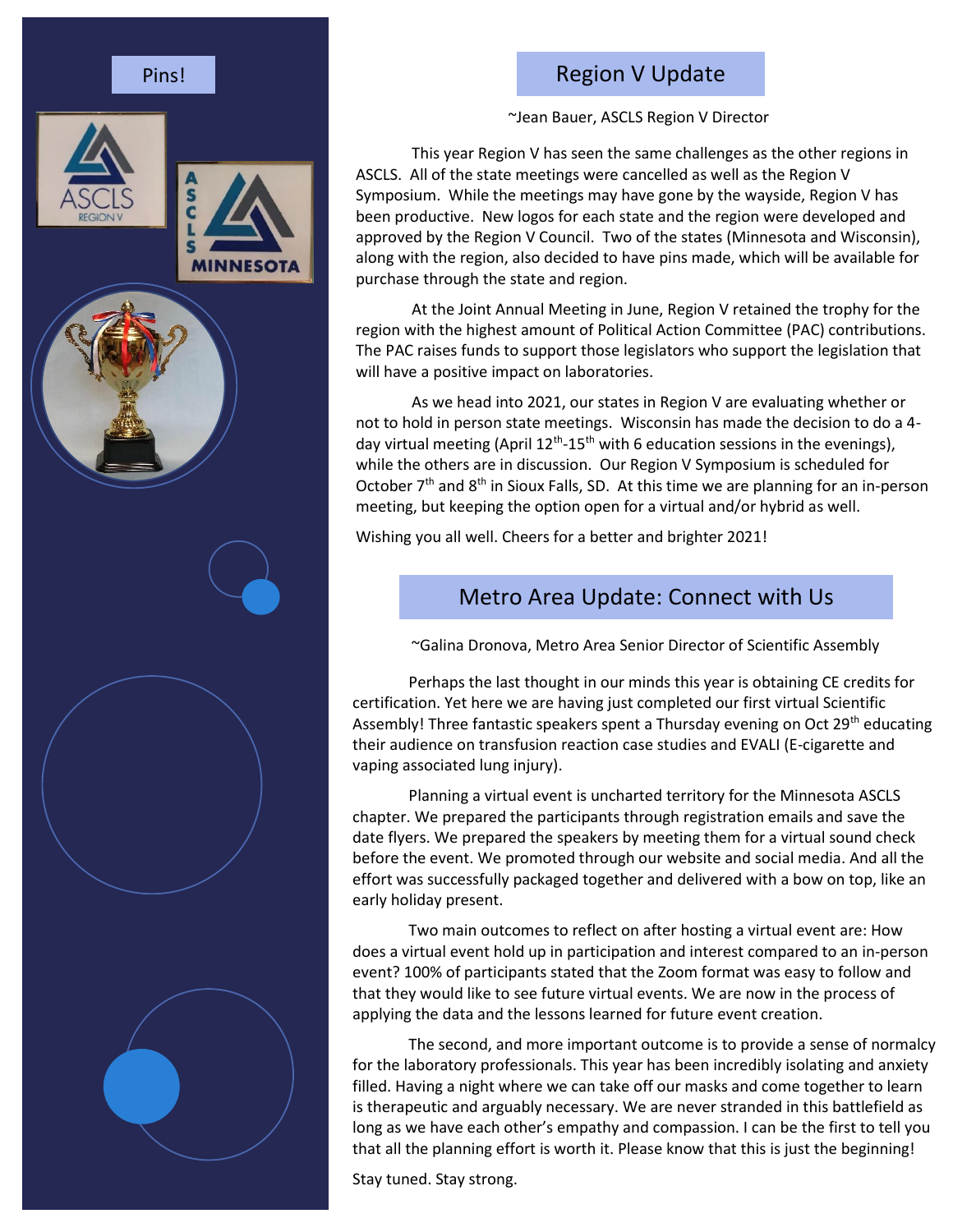# Scholarships

~ Janice M. Conway-Klaassen, Scholarship Coordinator

The Medical Laboratory Sciences Program at the University of Minnesota received a wonderful new grant from the Health Resource and Services Administration (HRSA) for Scholarships for Disadvantaged Students. The primary purpose is to level the access field for students who often must work a lot to attend school and could use some help.

We received the highest amount of funding possible with \$650,000 per year for five years for a total of \$3,250,000. That means we will be able to fund up to 25 students for full tuition and fees each year and also pay for some living expenses. This will allow them to focus on their studies and really support their success in the program.

There are multiple factors providing eligibility for this scholarship including financial need, first-generation college student, ethnic or cultural diversity, disadvantaged high school background, or coming from a medically underserved community. This HRSA grant allows us to reserve our other program scholarships for students in other categories so that we may be able to provide some funding support to all of our students.

# Leadership Academy

ASCLS Region V has a wonderful opportunity that is available to any ASCLS member from Region V. The Leadership Academy provides guidance, education, and resources at a regional level to prepare ASCLS members for leadership roles in ASCLS and within the profession.

There is no charge to participate in the Region V Leadership Academy program for members from Region V, however travel and meeting registration costs should be considered when applying. The host state societies do assist their participants with expenses.

The Academy is a 12-month program running from October to October and covering topics including:

 $\star$  History of ASCLS  $\star$  Leadership and communication styles  $\star$ Goals and strategic planning  $\star$  Organization skills and time management  $\star$  Conflict management  $\star$  Conducting successful meetings  $\star$  Professional advocacy  $\star$  Recruitment strategies

P.A.C.E™ continuing education credits will be awarded for each session completed. The Leadership Academy is an opportunity to pursue leadership, professionalism, management, and self-knowledge. For more information visit <https://www.asclsmn.org/region-v-leadership-academy>

*Application deadline is June 1st*





 $-M<sub>3</sub>$ 

**We are currently looking for Area Directors for the Southwest Area and Northeast Areas.**